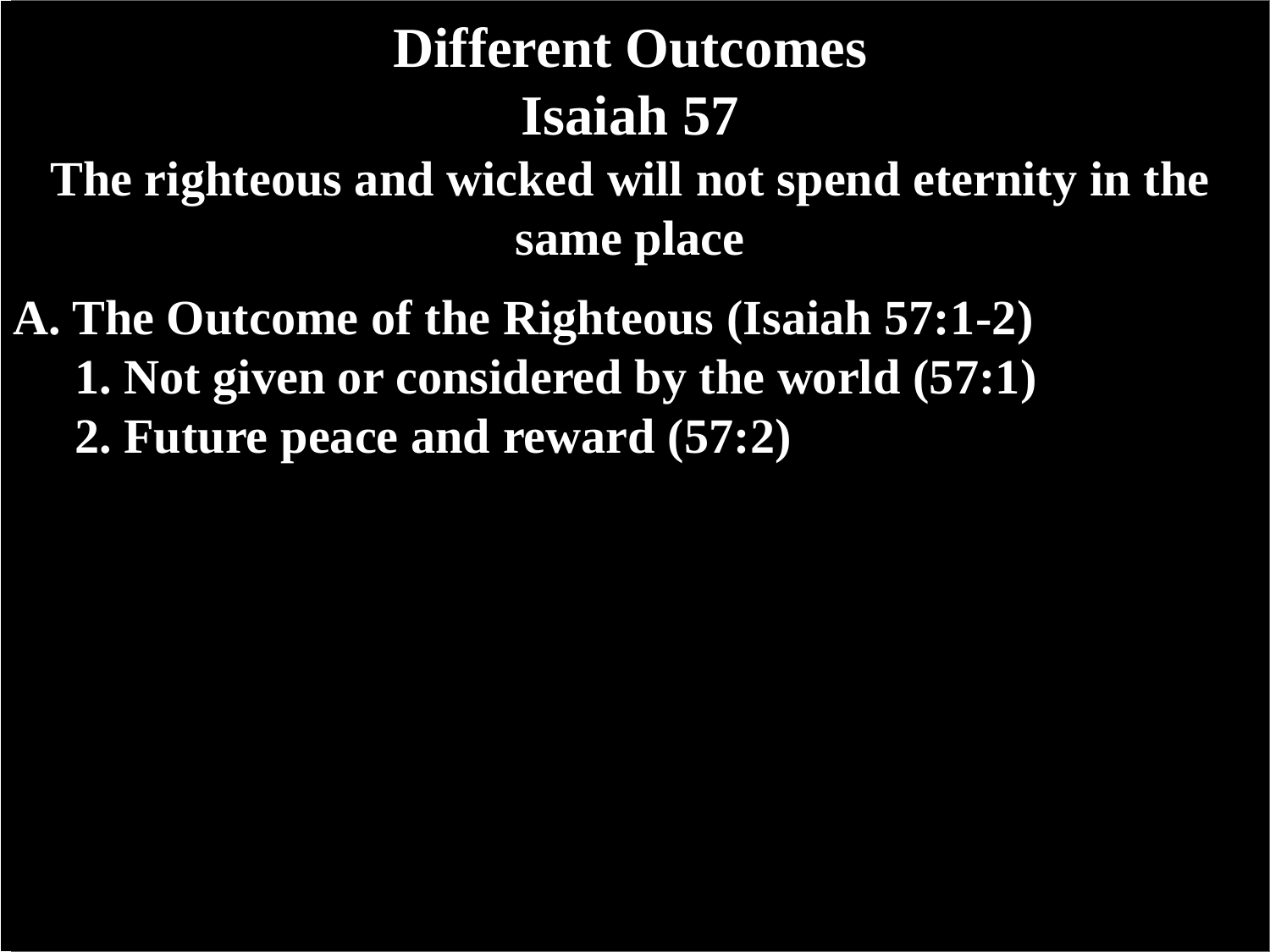**The righteous and wicked will not spend eternity in the same place**

- **B. The Outcome of the Wicked (Isaiah 57:3-21)**
	- **1. The wickedness revealed (57:3-13)**
		- **a. By heritage (v 3)**
		- **b. By childish pride (v 4)**
		- **c. By blatant idolatry (vv 5-8)**
		- **d. By unholy alliances (v 9)**
		- **e. By reprobation (v 10)**
		- **f. By spiritual blindness (v 11)**
		- **g. By self-righteousness and vanity (vv 12-13)**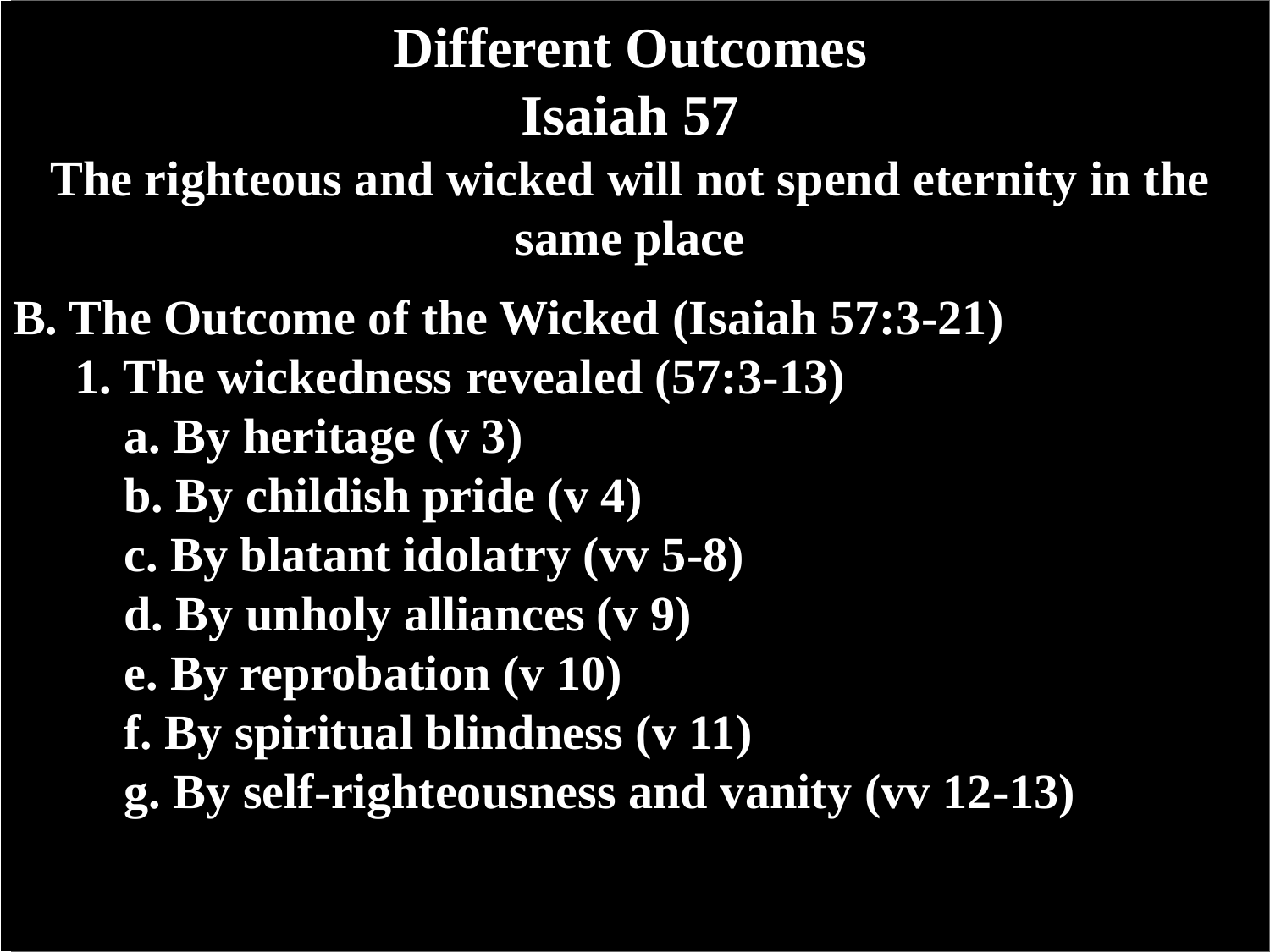**The righteous and wicked will not spend eternity in the same place**

**B. The Outcome of the Wicked (Isaiah 57:3-21) - continued 2. Certain if God is rejected (57:14-21)**

- **a. If the stumbling block is not removed (v 14)**
- **b. If repentance is not made (vv 15)**
- **c. If God's nature is not understood (16)**
	- **1). Chances will run out**
	- **2). Judgment will remove sin and the sinner from God's presence**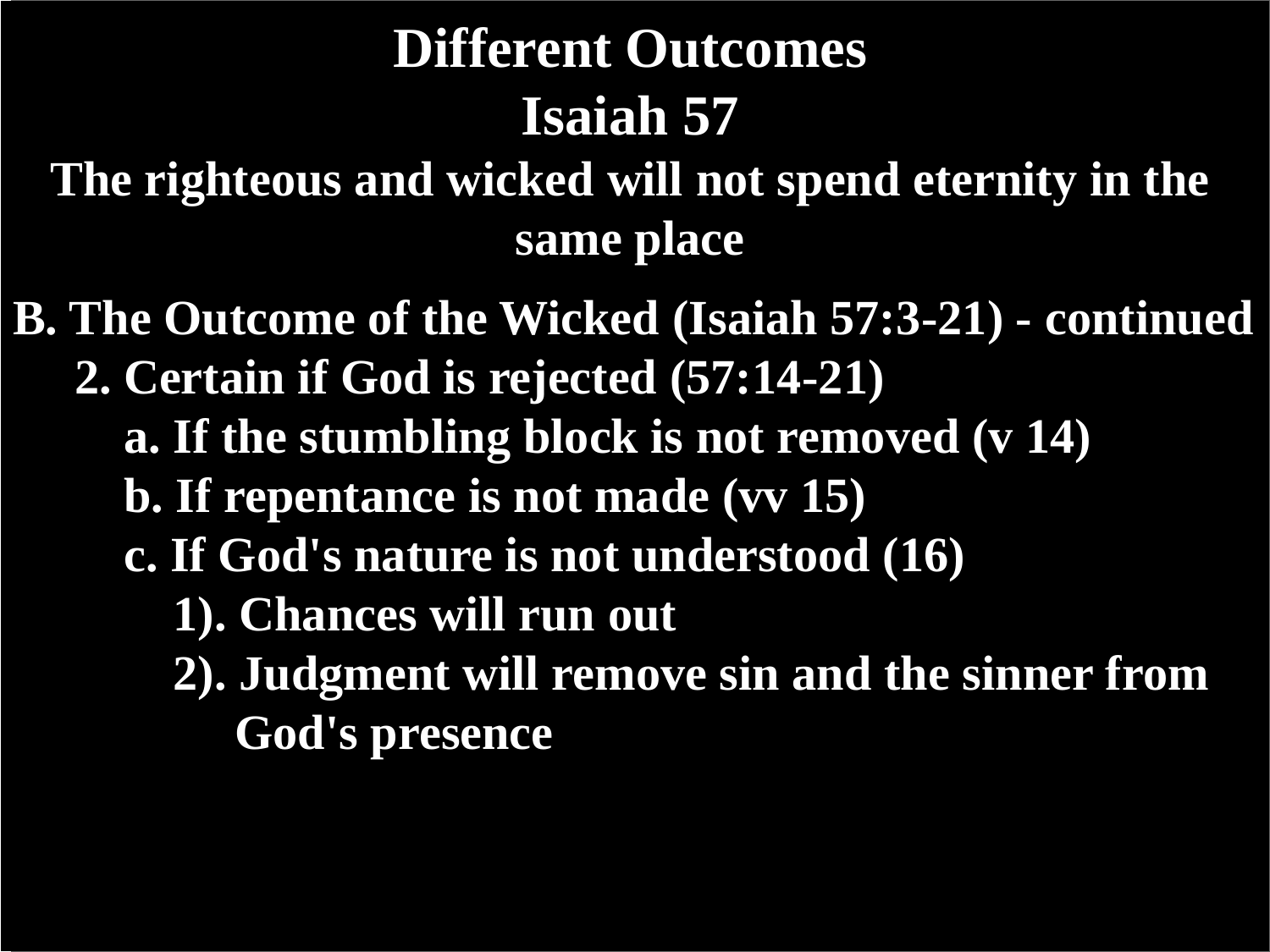**The righteous and wicked will not spend eternity in the same place**

**B. The Outcome of the Wicked (Isaiah 57:3-21) 2. Certain if God is rejected (57:14-21) - continued d. In this life (v 17) Proverbs 8:35-36 e. Because God's mercy is spurned Romans 10:21 f. The eternal outcome (vv 20-21) 1). Torment and no rest (v 20) 2). No peace (v 21)**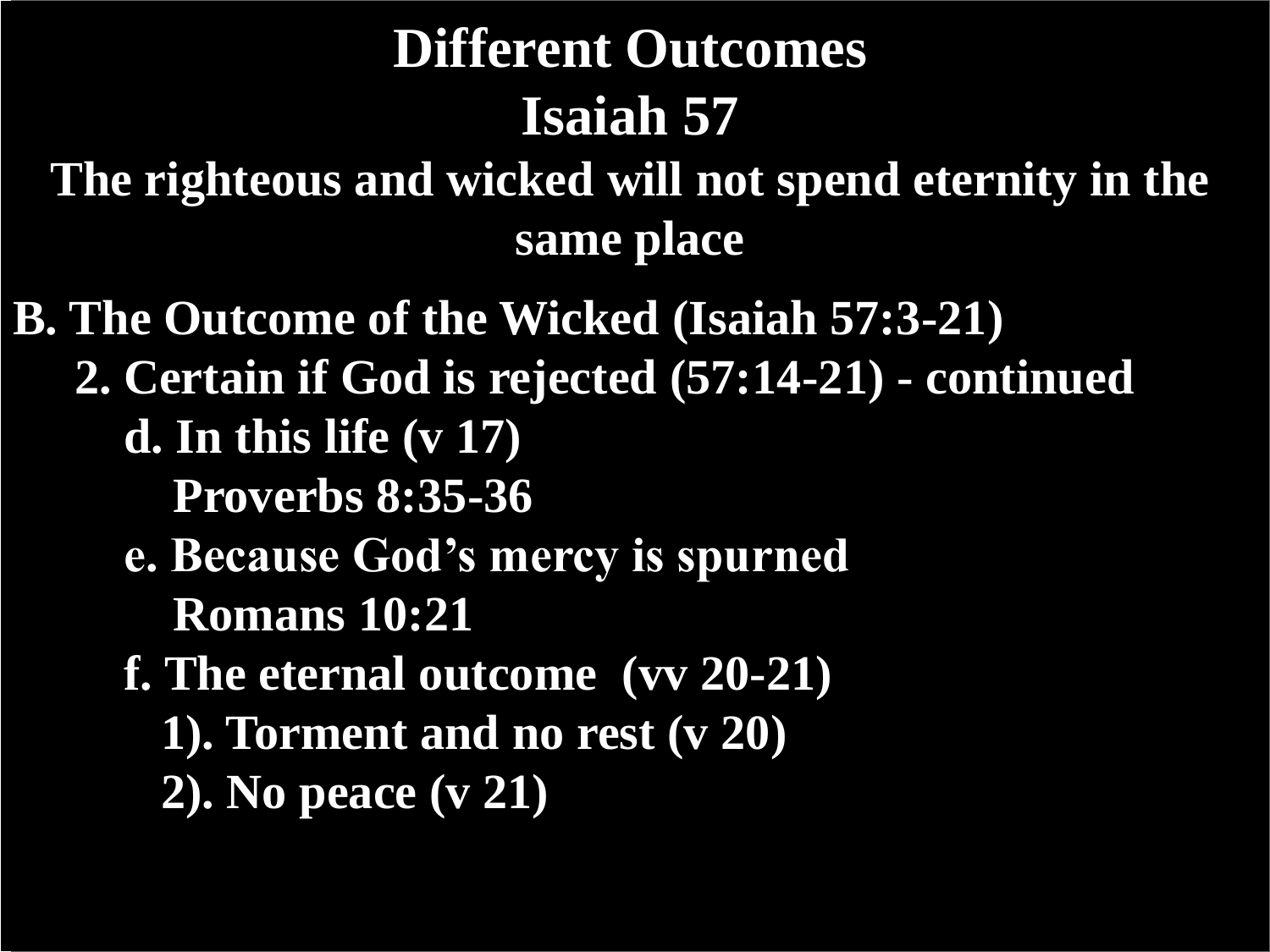#### **True Righteousness Isaiah 58**

**Be righteous not religious**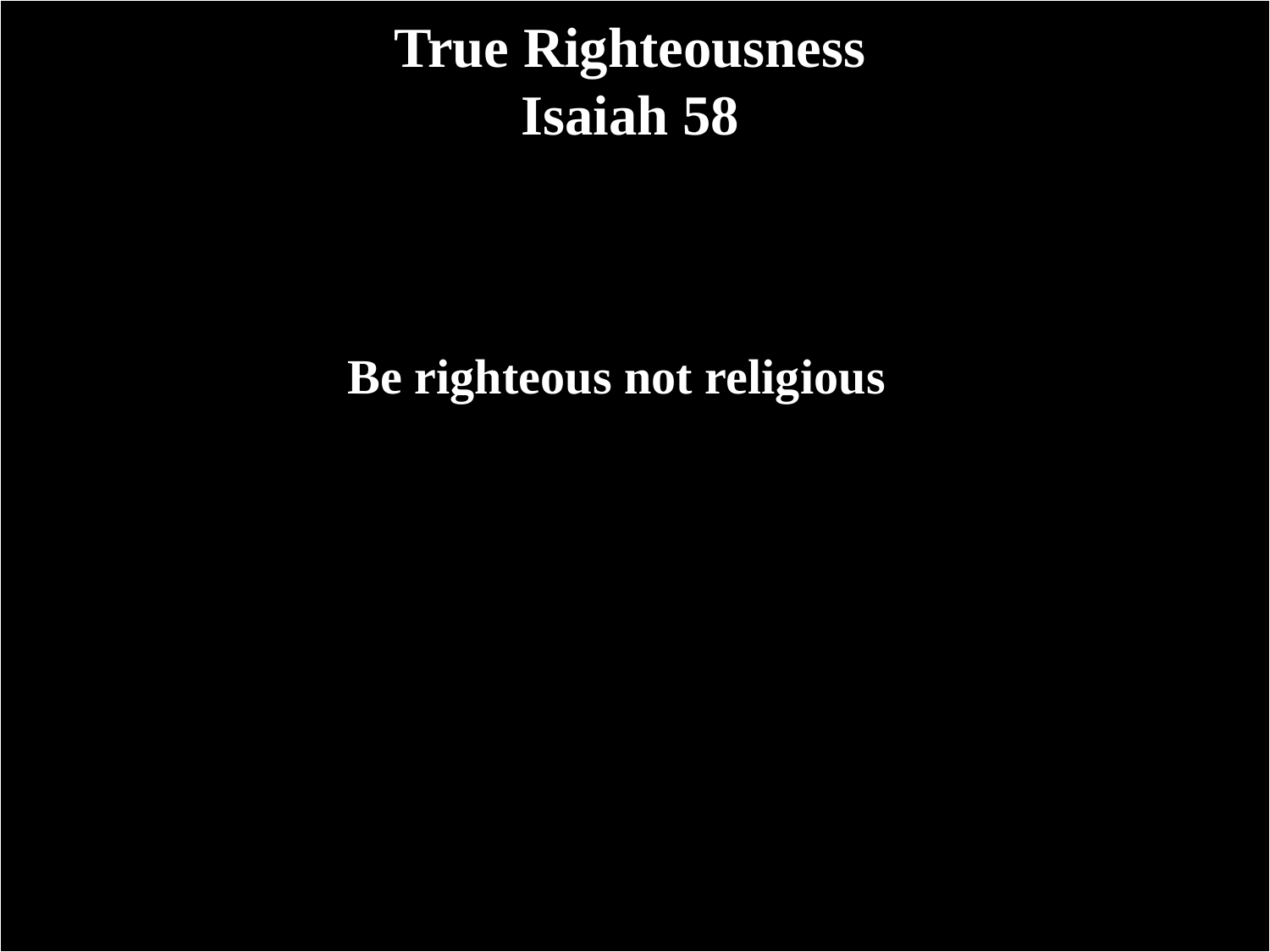#### **Isaiah 58:1-5**

- **1 Cry aloud, spare not, lift up thy voice like a trumpet, and shew my people their transgression, and the house of Jacob their sins.**
- **2 Yet they seek me daily, and delight to know my ways, as a nation that did righteousness, and forsook not the ordinance of their God: they ask of me the ordinances of justice; they take delight in approaching to God. 3 Wherefore have we fasted, say they, and thou seest not? wherefore have we afflicted our soul, and thou takest no knowledge? Behold, in the day of your fast ye find pleasure, and exact all your labours.**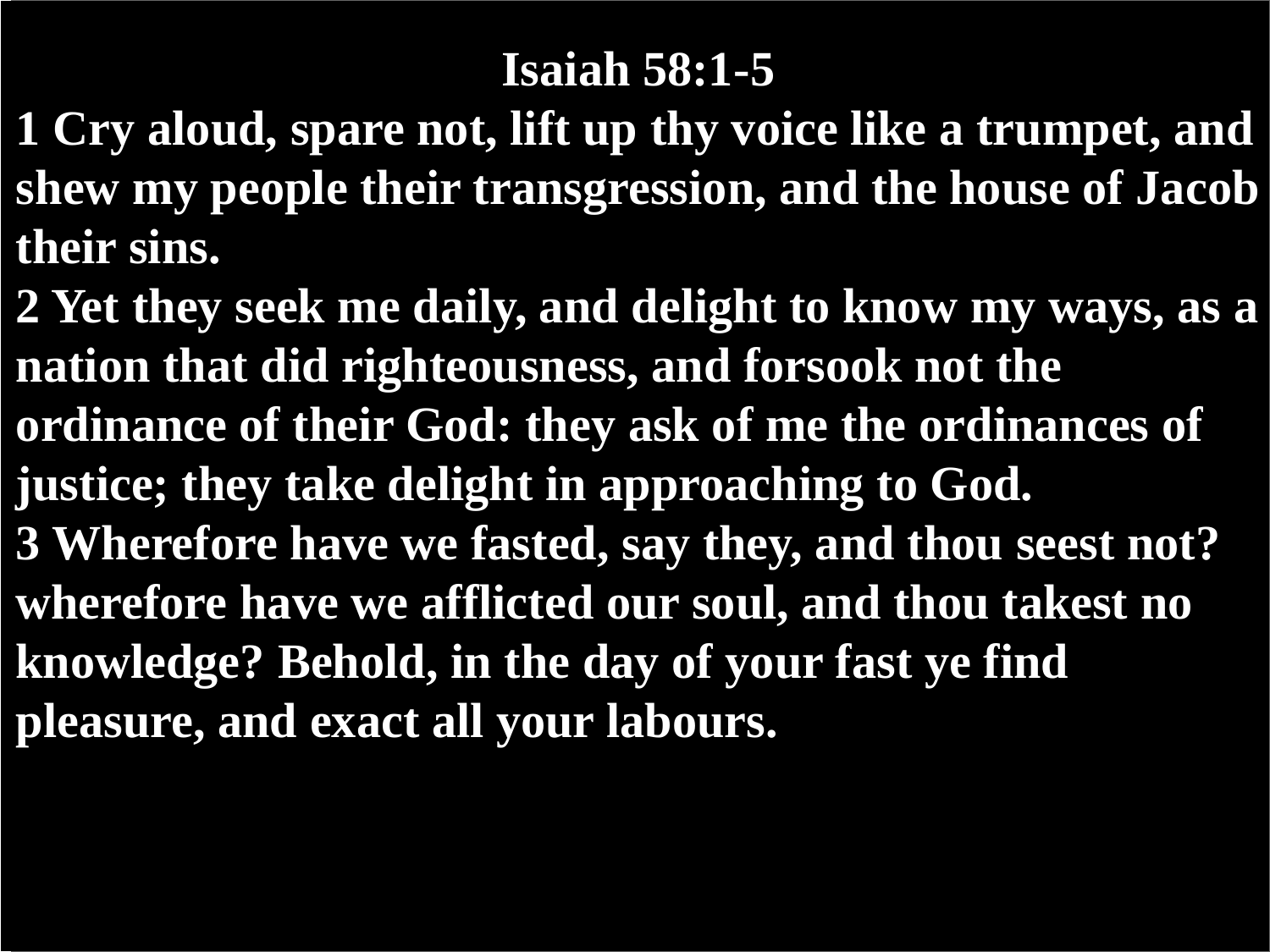#### **Isaiah 58:1-5 - continued**

**4 Behold, ye fast for strife and debate, and to smite with the fist of wickedness: ye shall not fast as ye do this day, to make your voice to be heard on high.**

**5 Is it such a fast that I have chosen? a day for a man to afflict his soul? is it to bow down his head as a bulrush, and to spread sackcloth and ashes under him? wilt thou call this a fast, and an acceptable day to the LORD?**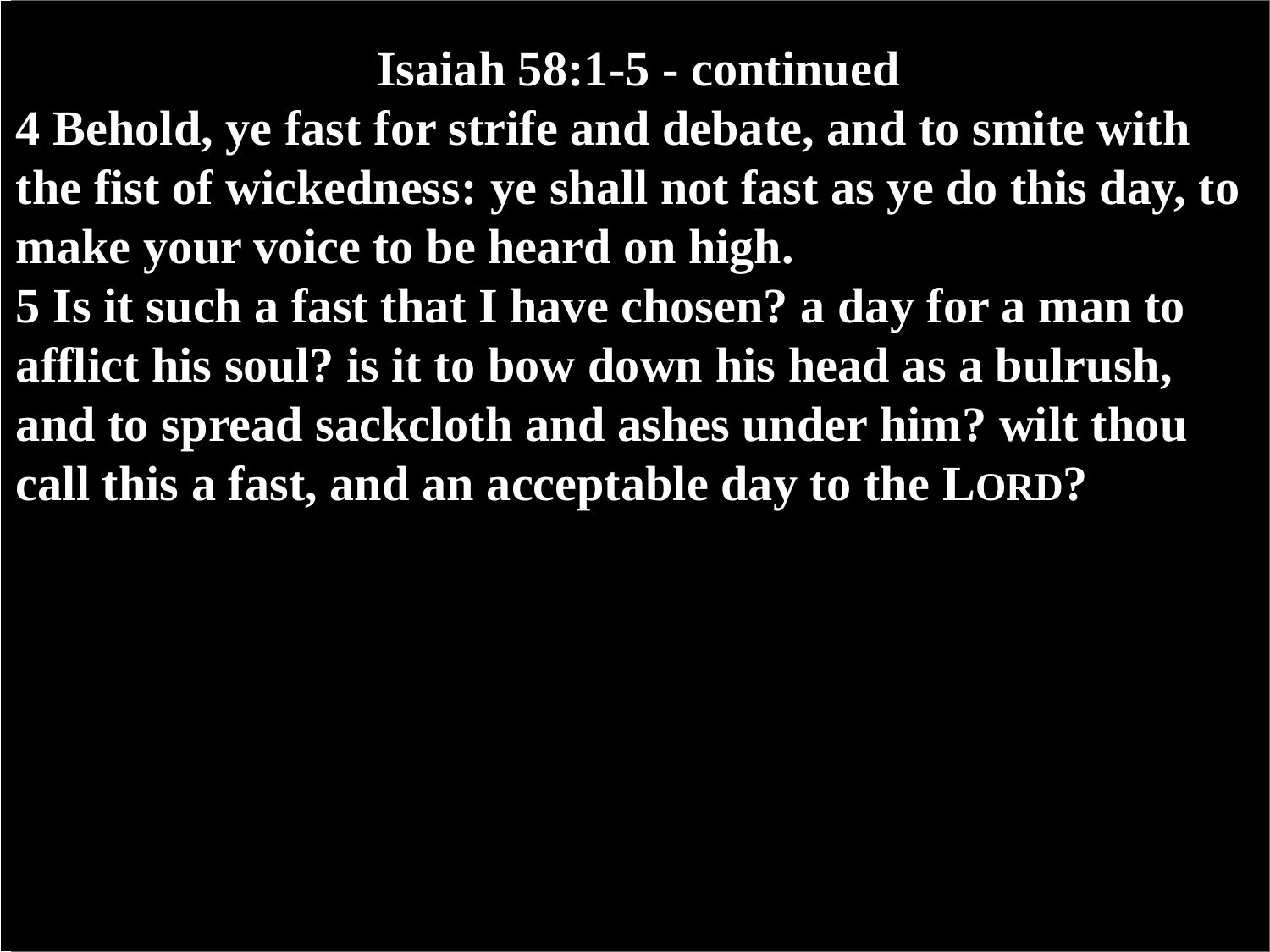#### **Malachi 3:13-14**

**13 Your words have been stout against me, saith the LORD. Yet ye say, What have we spoken so much against thee? 14 Ye have said, It is vain to serve God: and what profit is it that we have kept his ordinance, and that we have walked mournfully before the LORD of hosts?**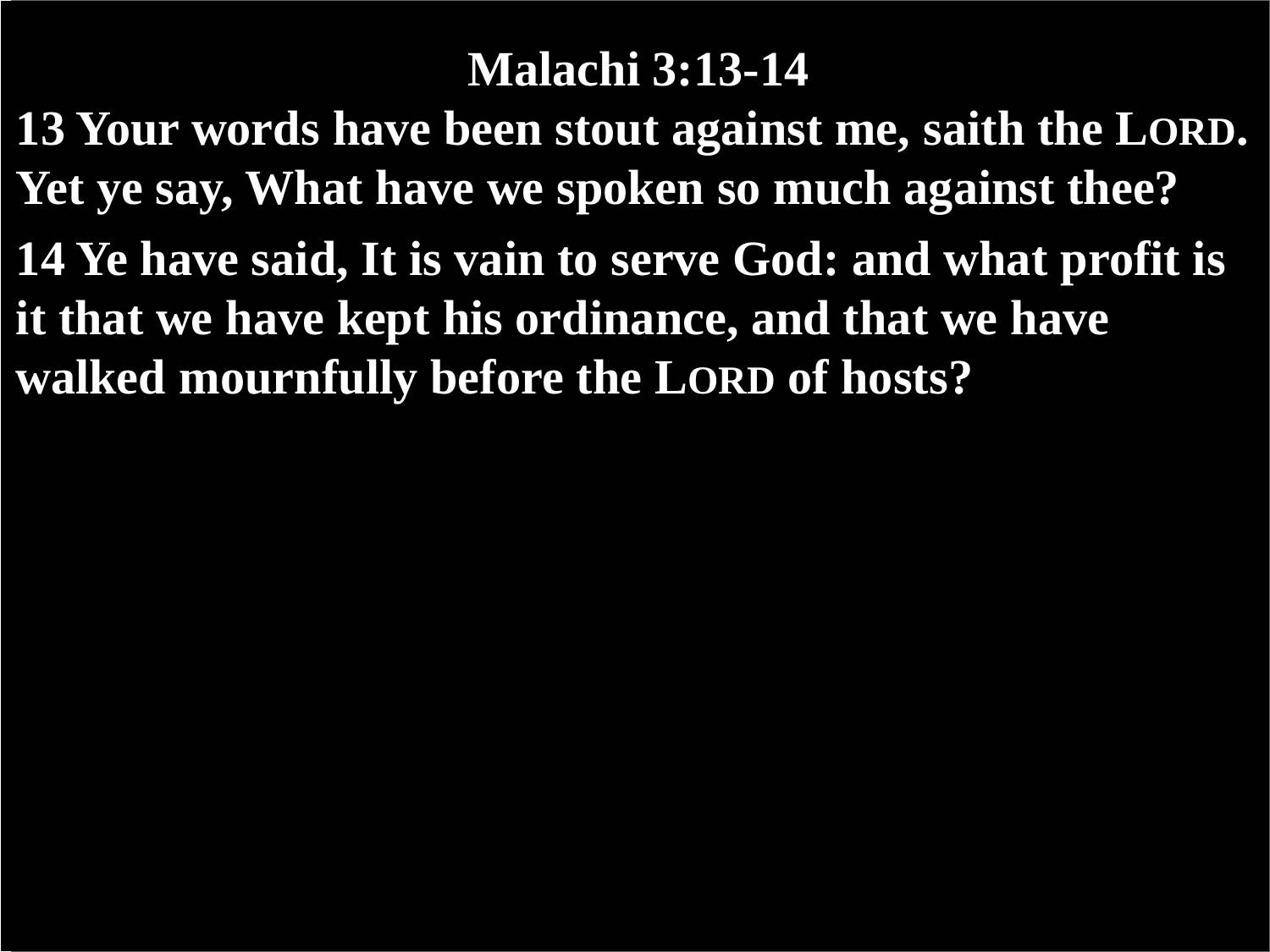#### **Matthew 6:16-18**

- **16 Moreover when ye fast, be not, as the hypocrites, of a sad countenance: for they disfigure their faces, that they may appear unto men to fast. Verily I say unto you, They have their reward.**
- **17 But thou, when thou fastest, anoint thine head, and wash thy face;**
- **18 That thou appear not unto men to fast, but unto thy Father which is in secret: and thy Father, which seeth in secret, shall reward thee openly.**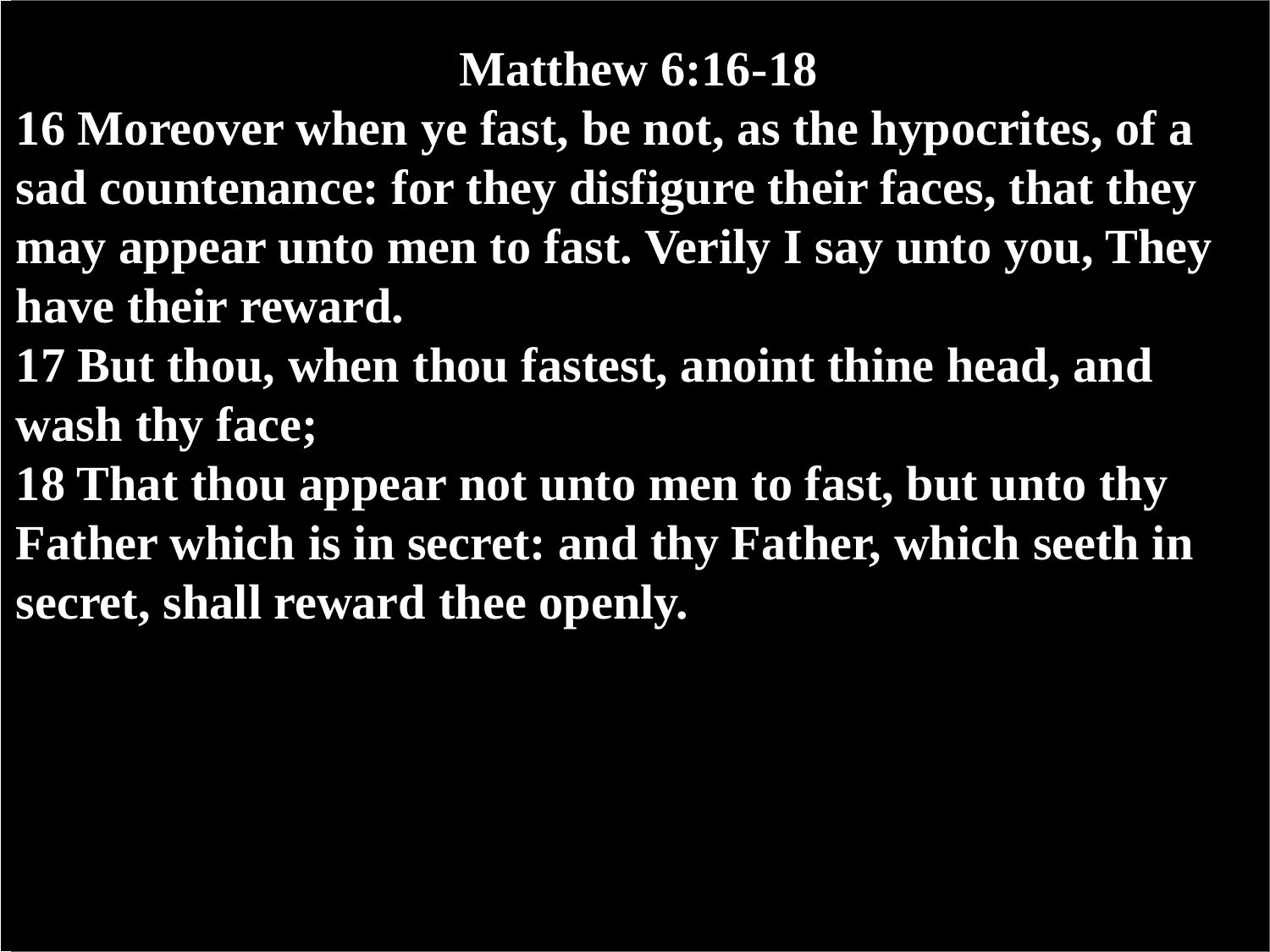#### **I. Ritualism Not Acceptable to God (Isaiah 58:1-5)**

- **A. Ritualism lures people to sleep (58:1)**
- **B. Ritualism is doing good things for the wrong reason (58:2-3)**
- **Zechariah 7:5-6**
- **Speak unto all the people of the land, and to the priests, saying, When ye fasted and mourned in the fifth and seventh month, even those seventy years, did ye at all fast unto me, even to me?**
- **6 And when ye did eat, and when ye did drink, did not ye eat for yourselves, and drink for yourselves?**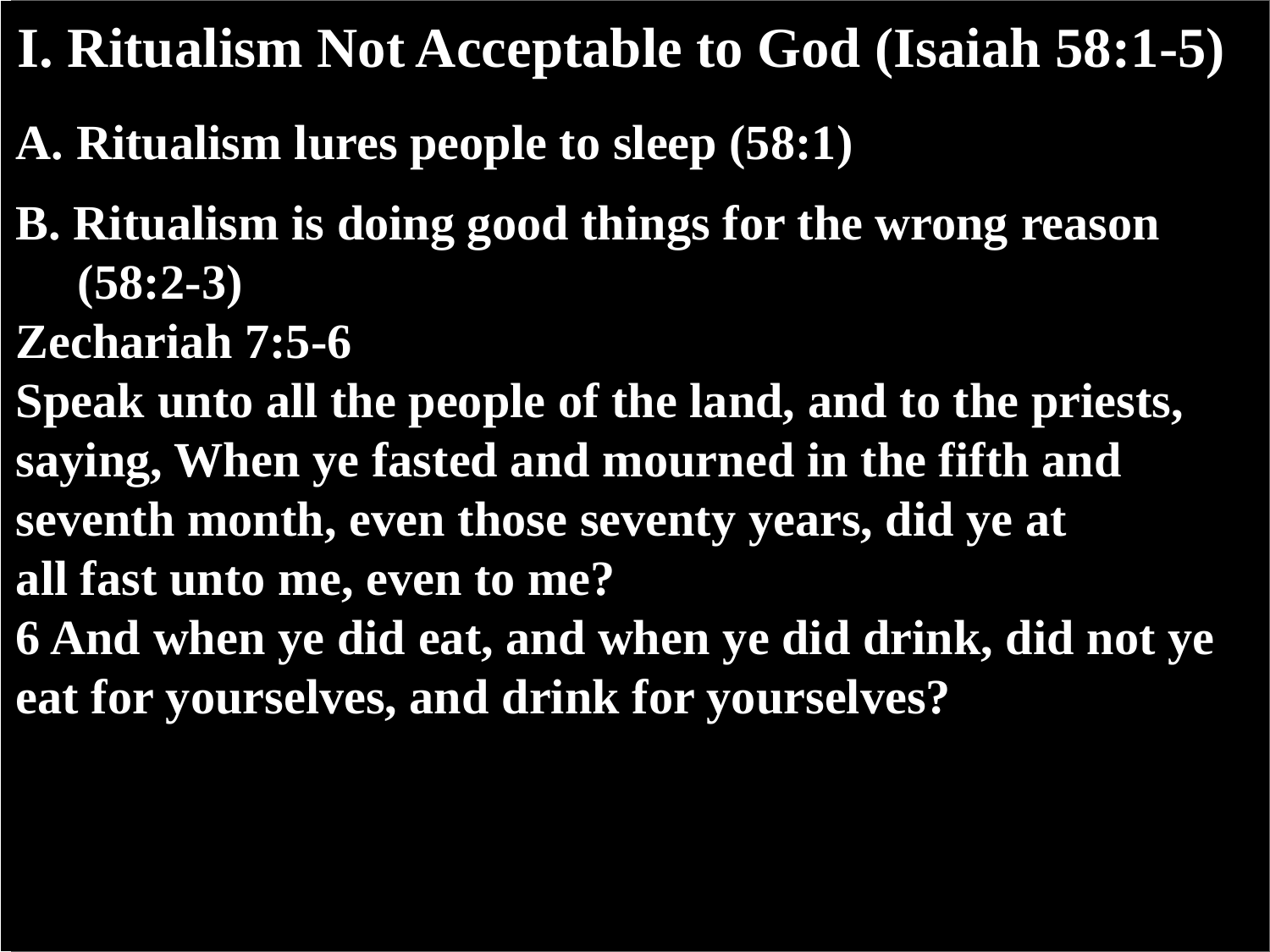#### **I. Ritualism Not Acceptable to God (Isaiah 58:1-5)**

- **C. Ritualism leads to strife (58:4) James 4:1-5**
- **1 From whence come wars and fightings among you? come they not hence, even of your lusts that war in your members? 2 Ye lust, and have not: ye kill, and desire to have, and cannot obtain: ye fight and war, yet ye have not, because ye ask not. 3 Ye ask, and receive not, because ye ask amiss, that ye may consume it upon your lusts.**
- **4 Ye adulterers and adulteresses, know ye not that the friendship of the world is enmity with God? whosoever therefore will be a friend of the world is the enemy of God. 5 Do ye think that the scripture saith in vain, The spirit that dwelleth in us lusteth to envy?**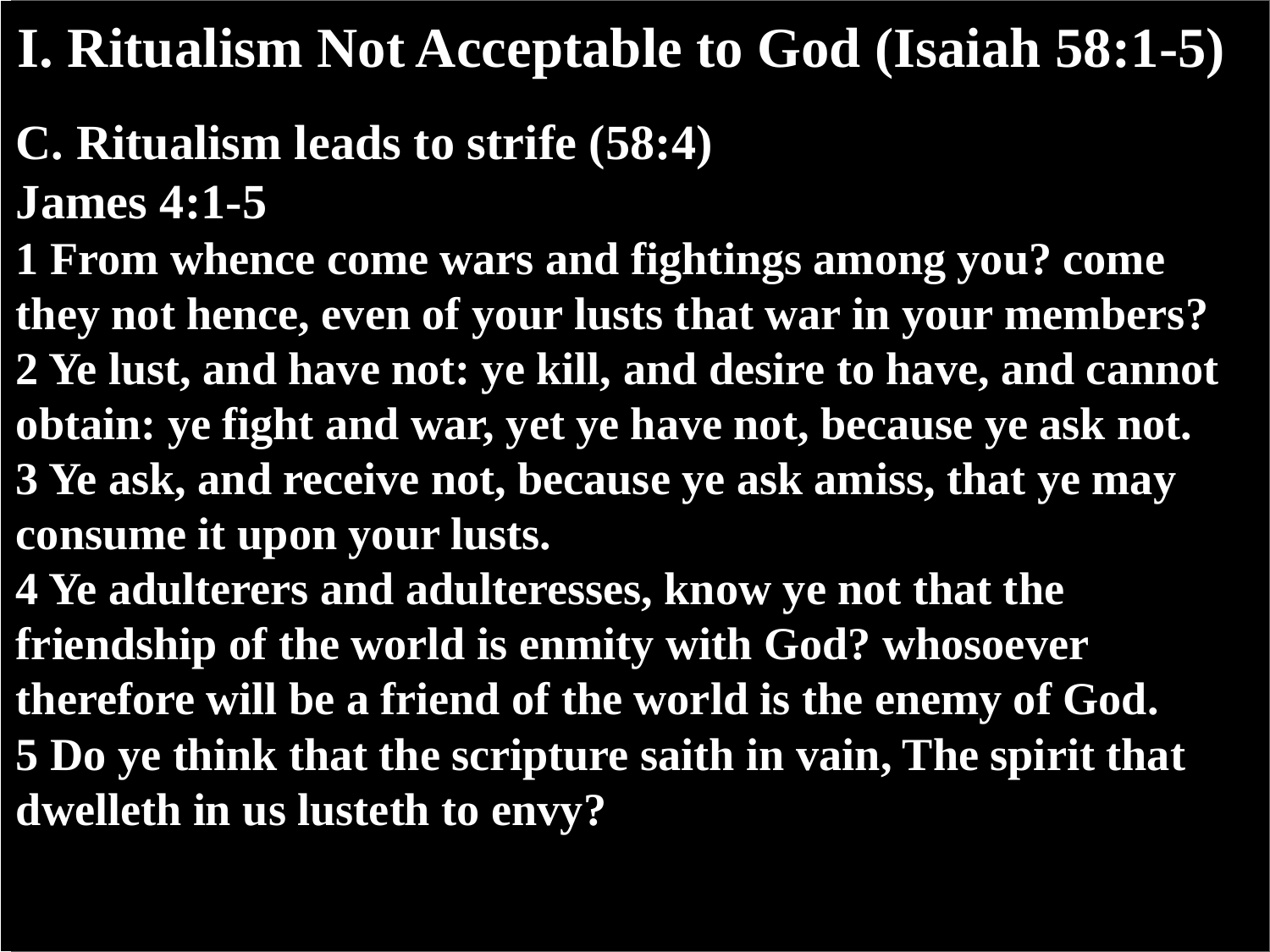#### **I. Ritualism Not Acceptable to God (Isaiah 58:1-5)**

- **D. Ritualism is not God's way (58:5) Zechariah 7:7-10**
- **7 Should ye not hear the words which the LORD hath cried by the former prophets, when Jerusalem was inhabited and in prosperity, and the cities thereof round about her, when men inhabited the south and the plain?**
- **8 And the word of the LORD came unto Zechariah, saying, 9 Thus speaketh the LORD of hosts, saying, Execute true judgment, and shew mercy and compassions every man to his brother:**
- **10 And oppress not the widow, nor the fatherless, the stranger, nor the poor; and let none of you imagine evil against his brother in your heart.**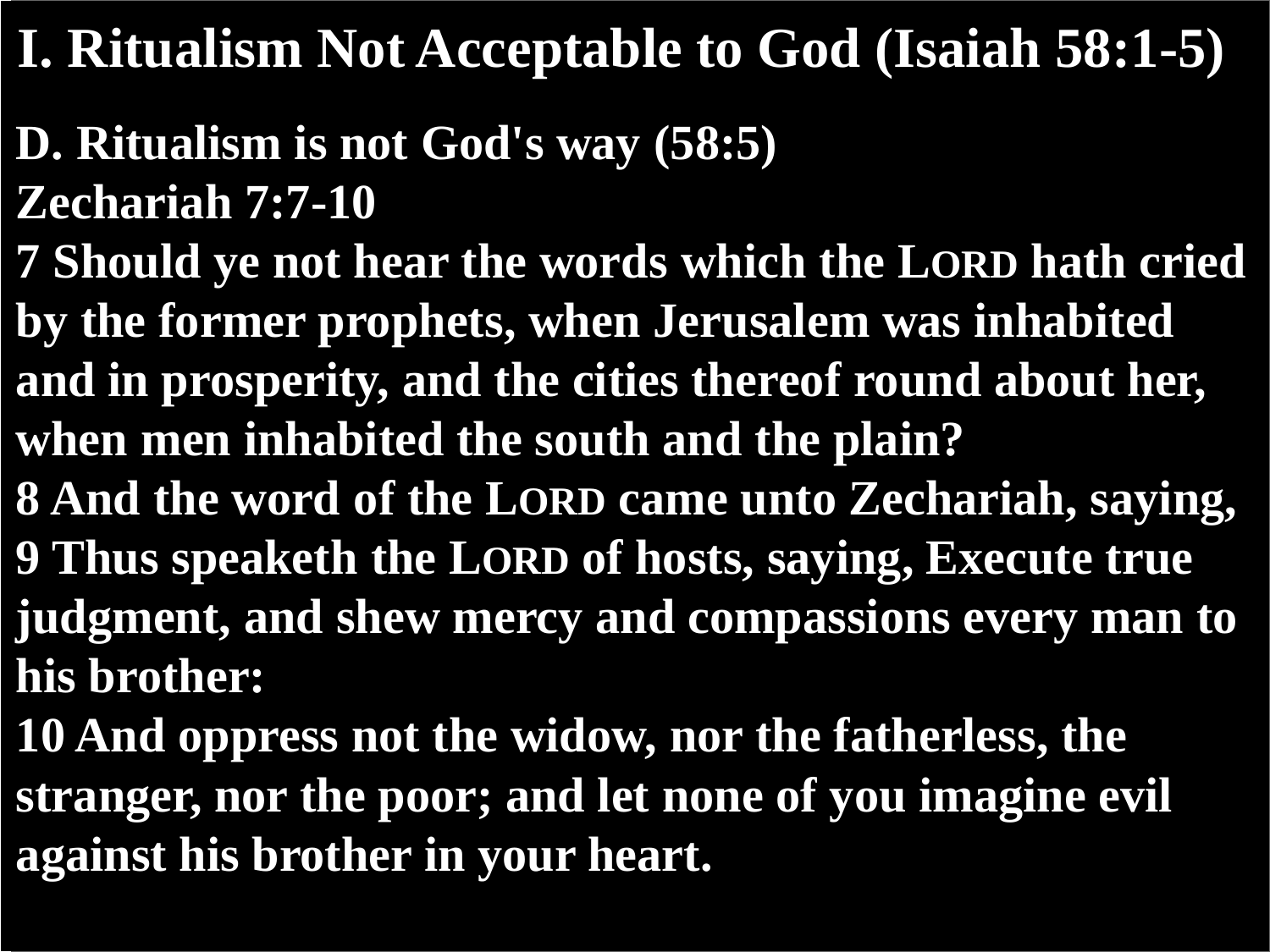- **A. Leads to victory from sin's bondage (58:6) Isaiah 58:6**
- **Is not this the fast that I have chosen? to loose the bands of wickedness, to undo the heavy burdens, and to let the oppressed go free, and that ye break every yoke?**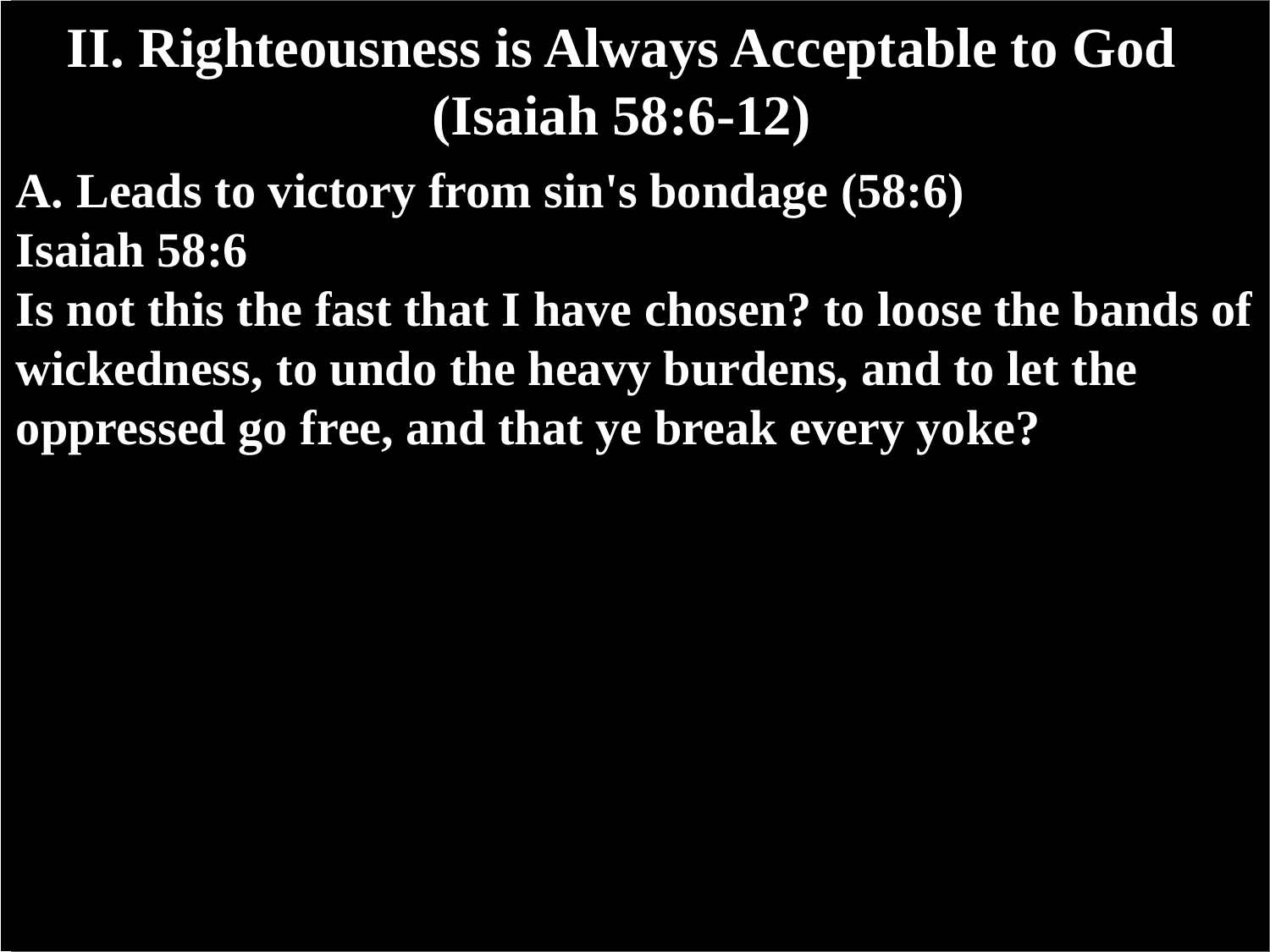- **B. Leads to ministry to others (58:7) Isaiah 58:7**
- **Is it not to deal thy bread to the hungry, and that thou bring the poor that are cast out to thy house? when thou seest the naked, that thou cover him; and that thou hide not thyself from thine own flesh?**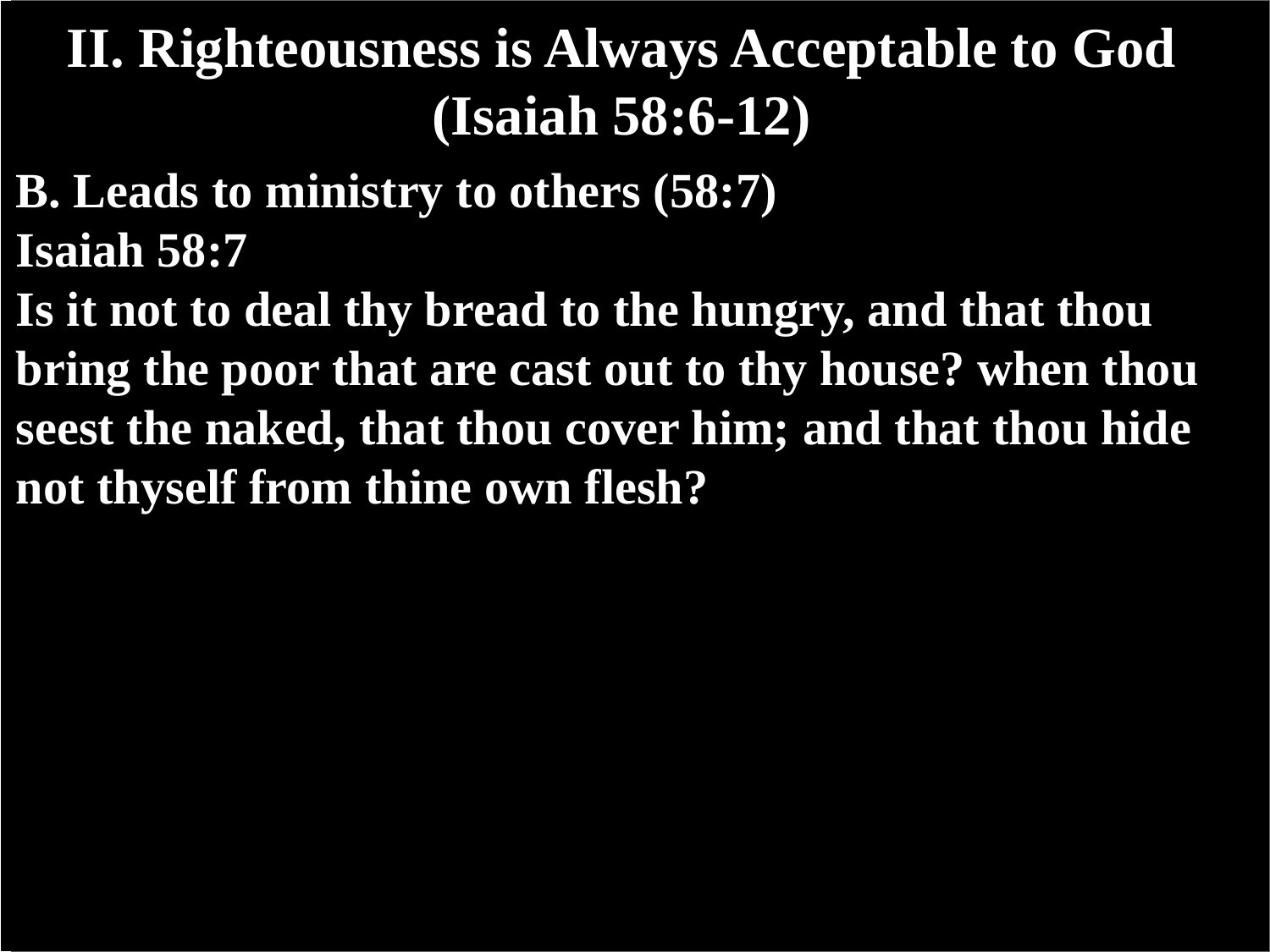- **C. Leads to spiritual growth and testimony (58:8) Isaiah 58:8**
- **Then shall thy light break forth as the morning, and thine health shall spring forth speedily: and thy righteousness shall go before thee; the glory of the LORD shall be thy reward.**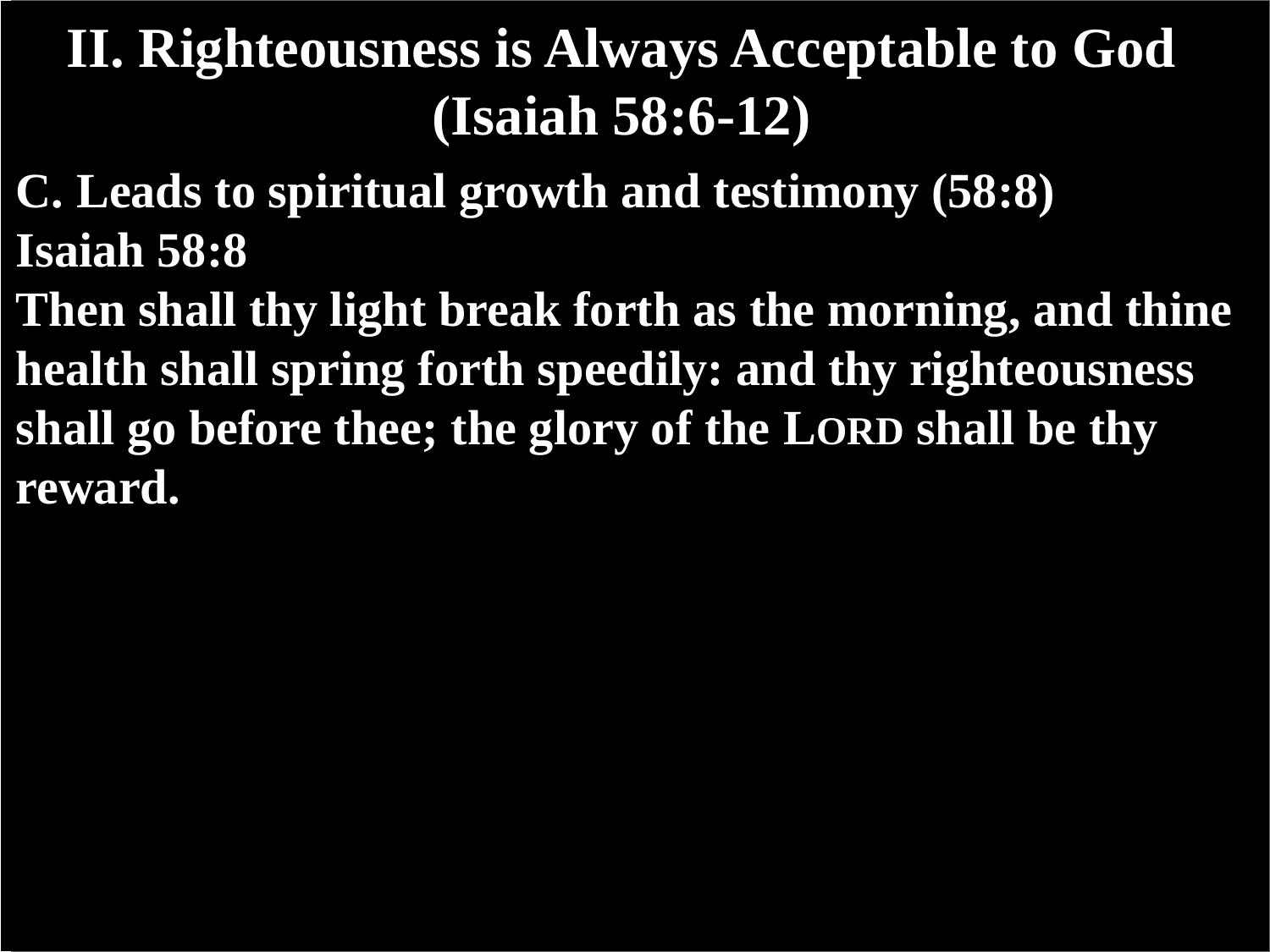- **D. Leads to a deeper relationship with God (58:9-12)**
- **1. They would have answered prayers (v 9) Isaiah 58:9**
- **Then shalt thou call, and the LORD shall answer; thou shalt cry, and he shall say, Here I am. If thou take away from the midst of thee the yoke, the putting forth of the finger, and speaking vanity;**

**God wants to help**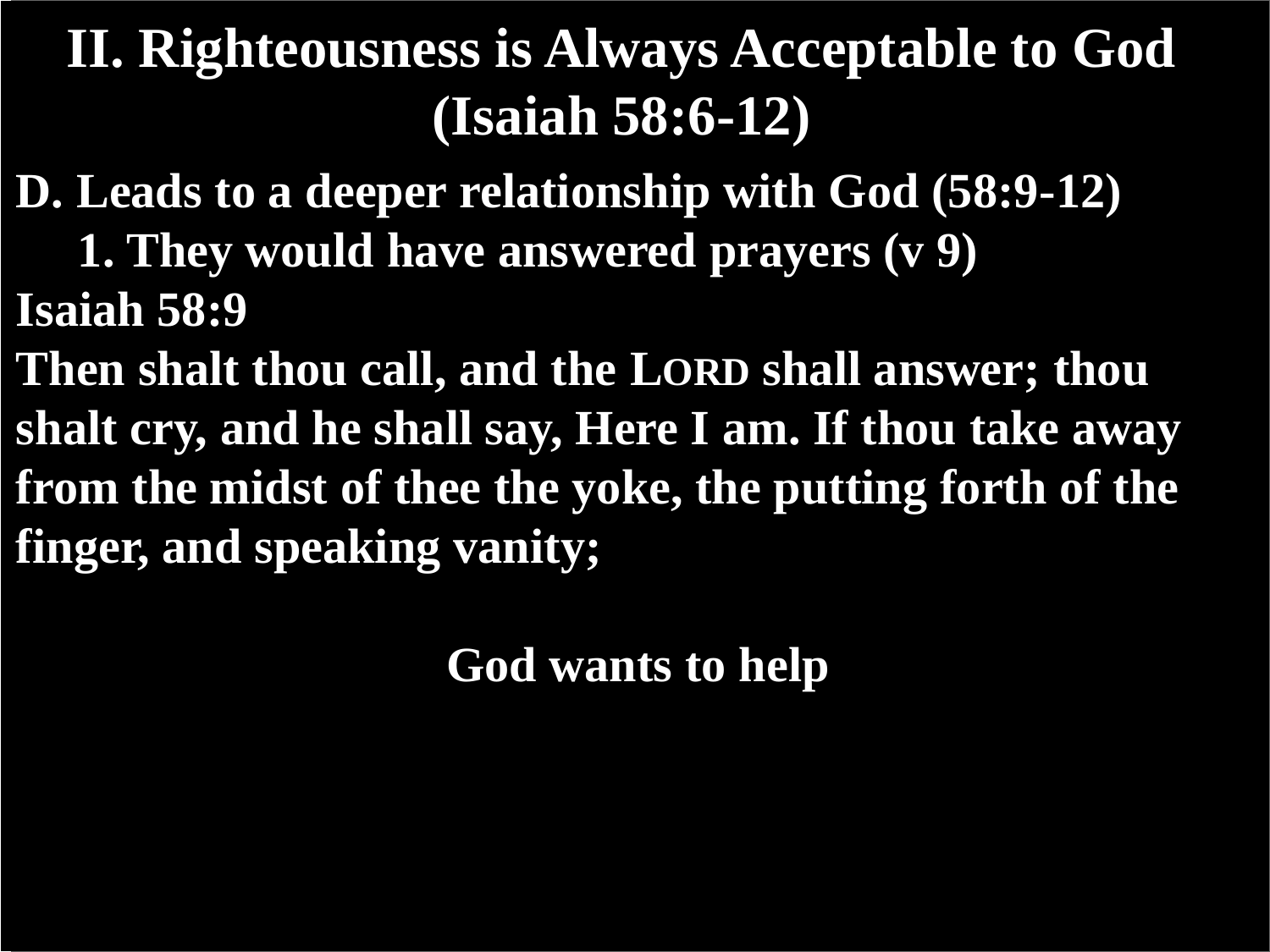- **D. Leads to a deeper relationship with God (58:9-12) - cont 2.They would receive blessings from God (vv 10-11) Isaiah 58:10-11**
- **10 And if thou draw out thy soul to the hungry, and satisfy the afflicted soul; then shall thy light rise in obscurity, and thy darkness be as the noon day:**
- **11 And the LORD shall guide thee continually, and satisfy thy soul in drought, and make fat thy bones: and thou shalt be like a watered garden, and like a spring of water, whose waters fail not.**

#### **God promises to bless those who have a relationship with Him**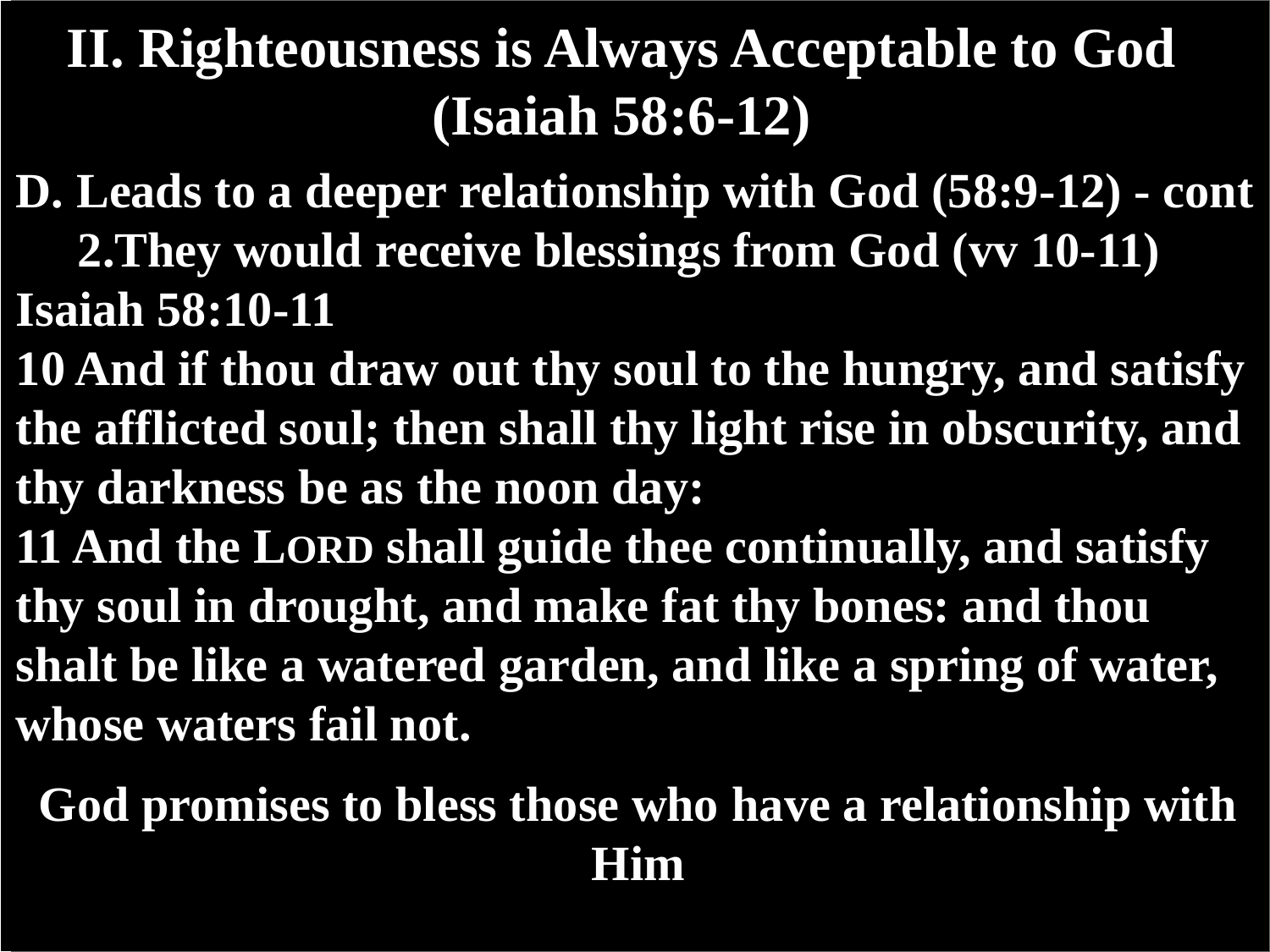- **D. Leads to a deeper relationship with God (58:9-12) - cont 3. They would demonstrate the character of God and**
	- **make a difference (v 12)**
- **Isaiah 58:12**
- **And they that shall be of thee shall build the old waste places: thou shalt raise up the foundations of many generations; and thou shalt be called, The repairer of the breach, The restorer of paths to dwell in.**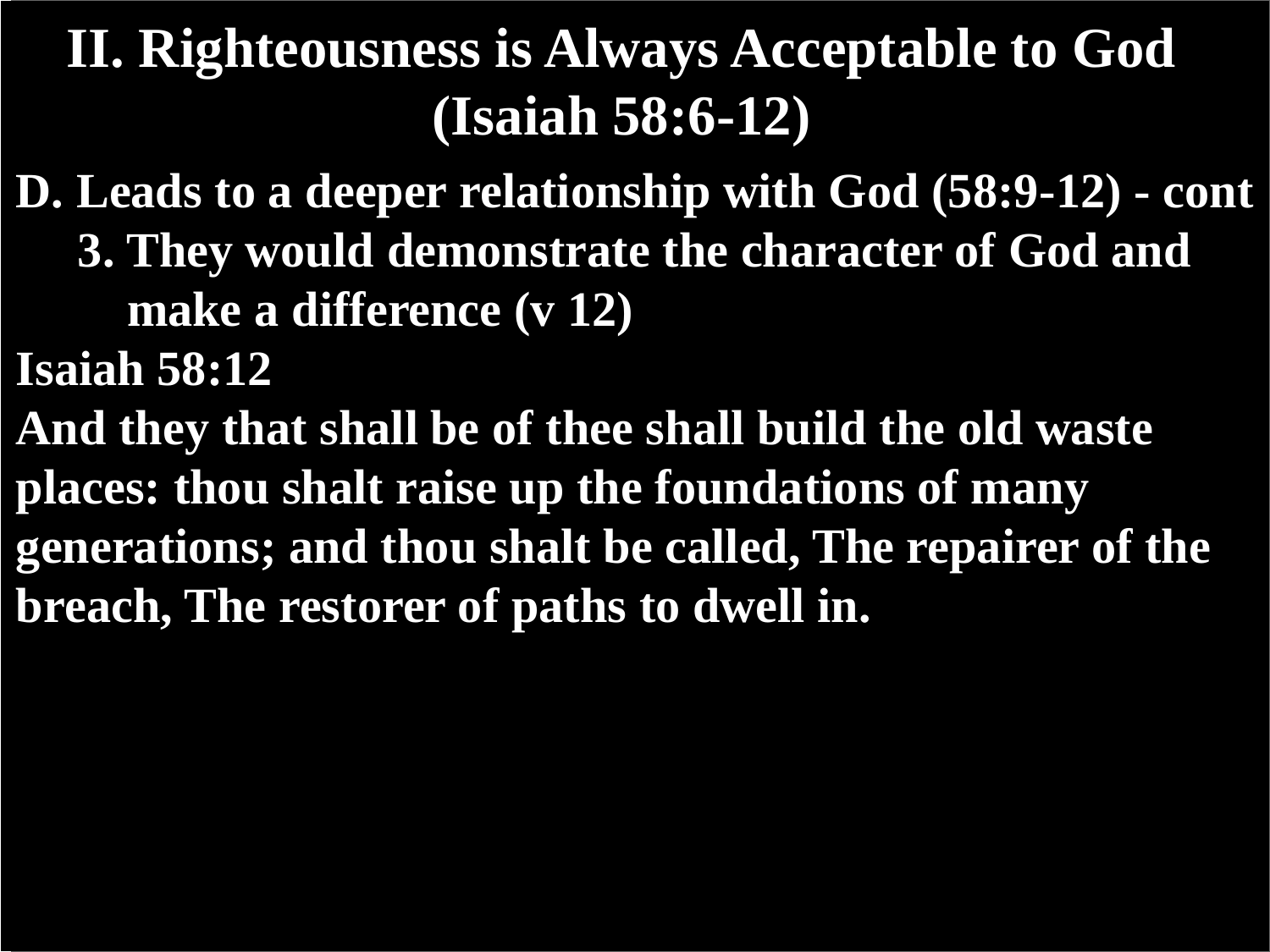## **III. Requirements for Righteousness (Isaiah 58:13-14)**

- **A. Turn from self (58:13) Isaiah 58:13**
- **If thou turn away thy foot from the sabbath, from doing thy pleasure on my holy day; and call the sabbath a delight, the holy of the LORD, honourable; and shalt honour him, not doing thine own ways, nor finding thine own pleasure, nor speaking thine own words:**

**Understand the "Principle" of the Sabbath (Exodus 31:12-18)**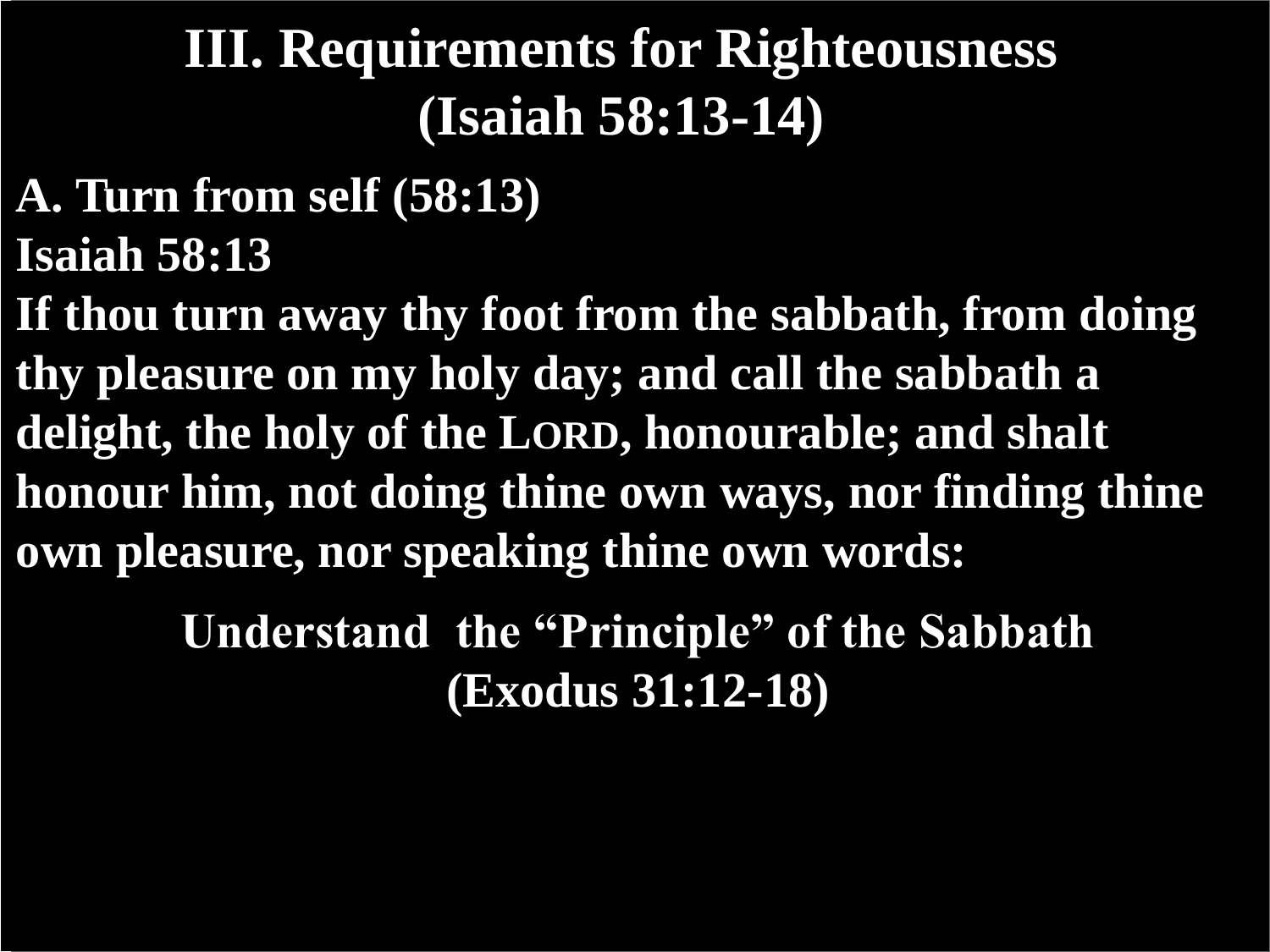#### **Exodus 31:12-18**

**12 And the LORD spake unto Moses, saying, 13 Speak thou also unto the children of Israel, saying, Verily my sabbaths ye shall keep: for it is a sign between me and you throughout your generations; that ye may know that I am the LORD that doth sanctify you. 14 Ye shall keep the sabbath therefore; for it is holy unto you: every one that defileth it shall surely be put to death: for whosoever doeth any work therein, that soul shall be cut off from among his people.**

**15 Six days may work be done; but in the seventh is the sabbath of rest, holy to the LORD: whosoever doeth any work in the sabbath day, he shall surely be put to death.**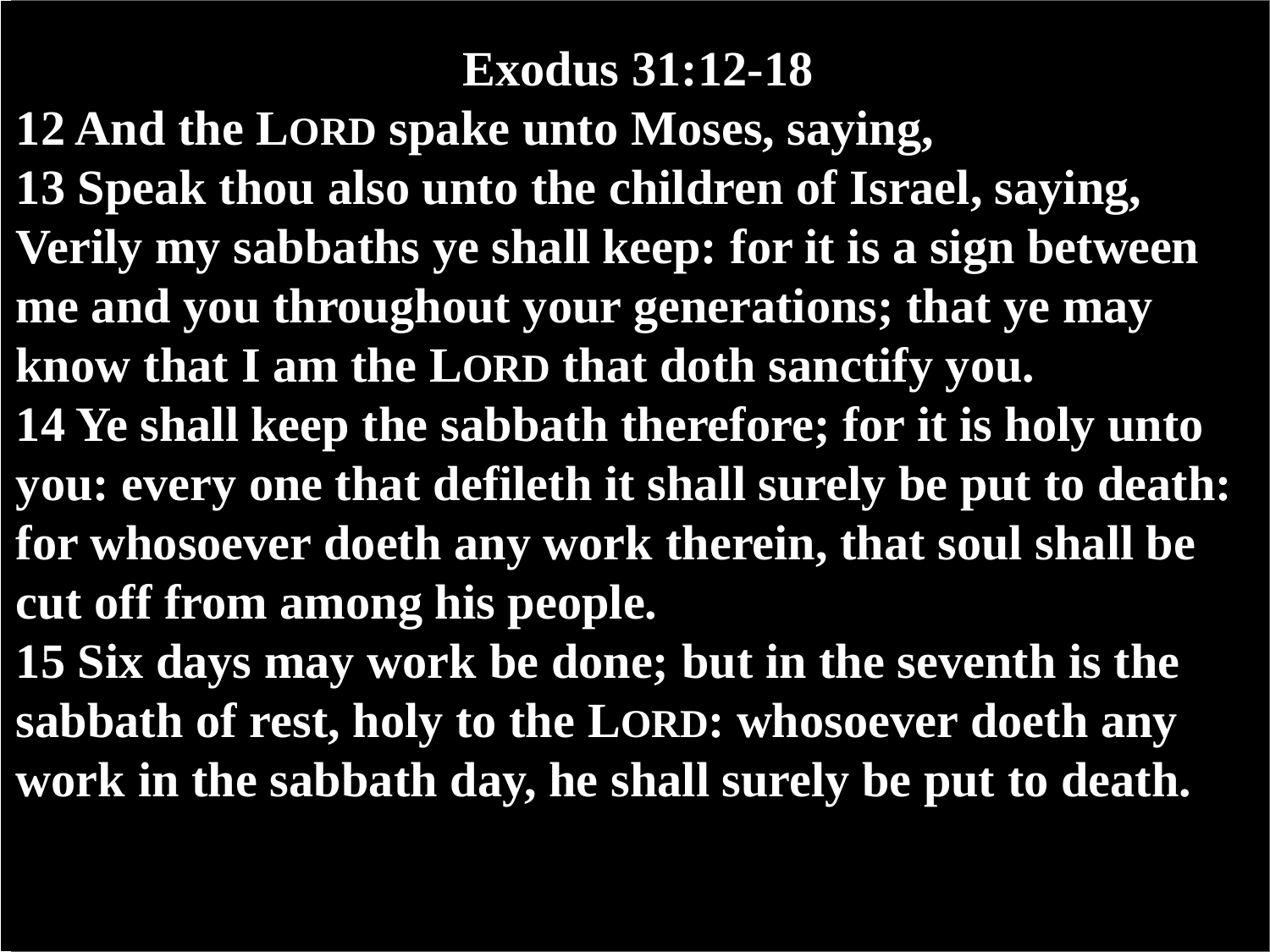#### **Exodus 31:12-18 - continued**

- **16 Wherefore the children of Israel shall keep the sabbath, to observe the sabbath throughout their generations, for a perpetual covenant.**
- **17 It is a sign between me and the children of Israel for ever: for in six days the LORD made heaven and earth, and on the seventh day he rested, and was refreshed. 18 And he gave unto Moses, when he had made an end of communing with him upon mount Sinai, two tables of testimony, tables of stone, written with the finger of God.**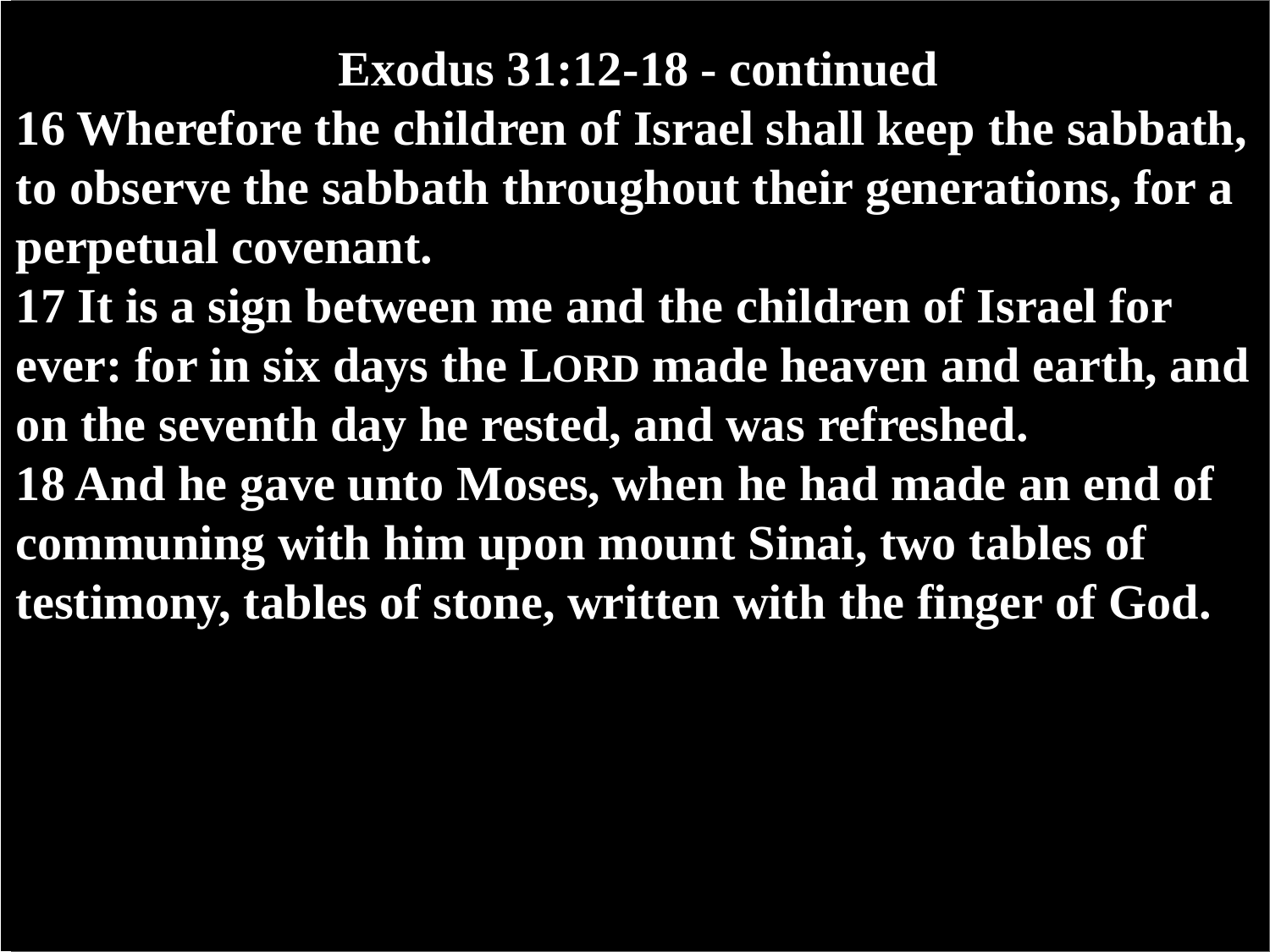### **III. Requirements for Righteousness (Isaiah 58:13-14)**

- **B. Delight in the Lord (58:14) Isaiah 58:14**
- **Then shalt thou delight thyself in the LORD; and I will cause thee to ride upon the high places of the earth, and feed thee with the heritage of Jacob thy father: for the mouth of the LORD hath spoken it.**

**Participate in the "Practice" of the Sabbath Psalm 34:4, 7**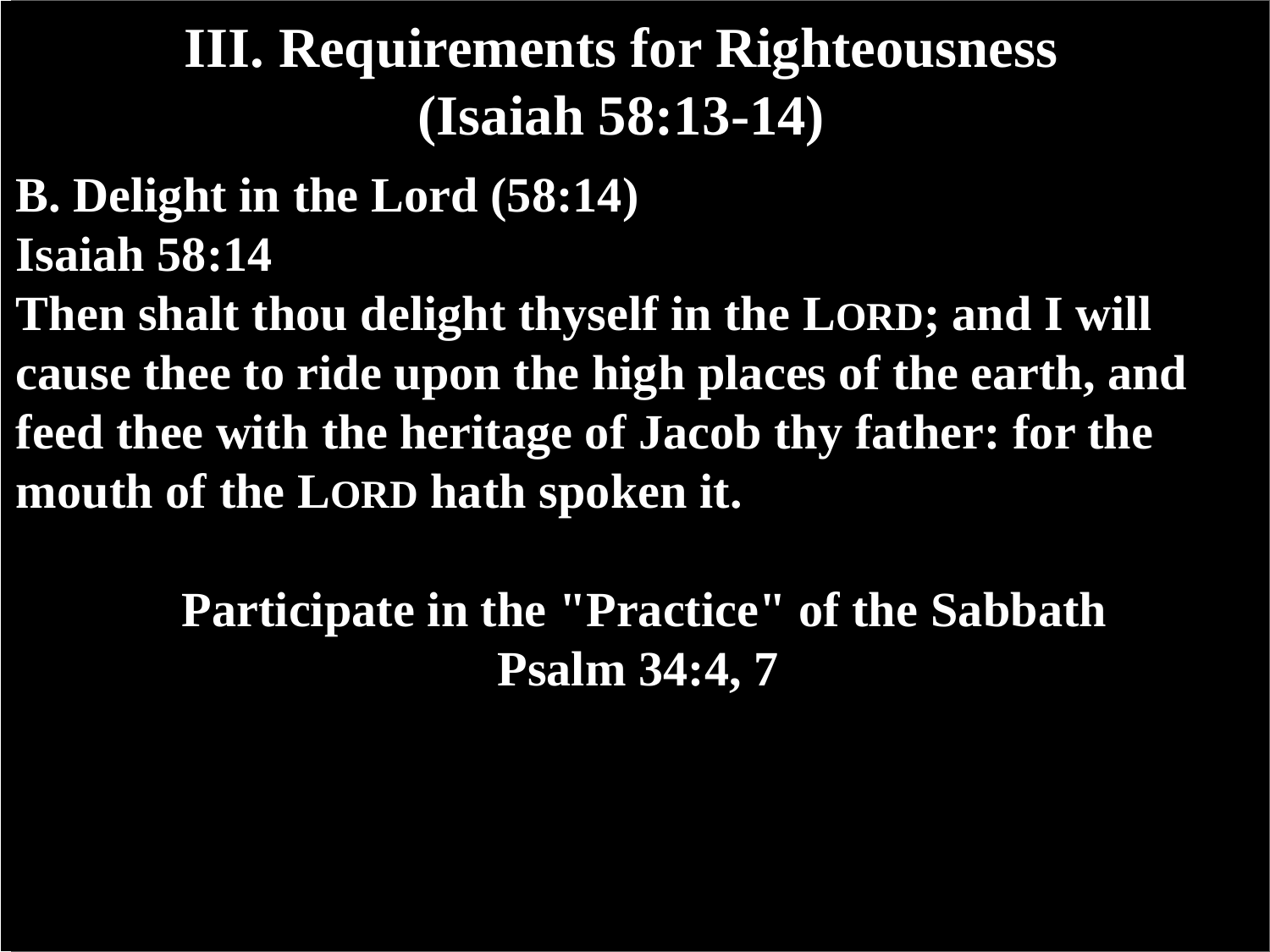#### **Psalm 37:4**

**Delight thyself also in the LORD: and he shall give thee the desires of thine heart.**

**Psalm 37:7**

**Rest in the LORD, and wait patiently for him: fret not thyself because of him who prospereth in his way, because of the man who bringeth wicked devices to pass.**